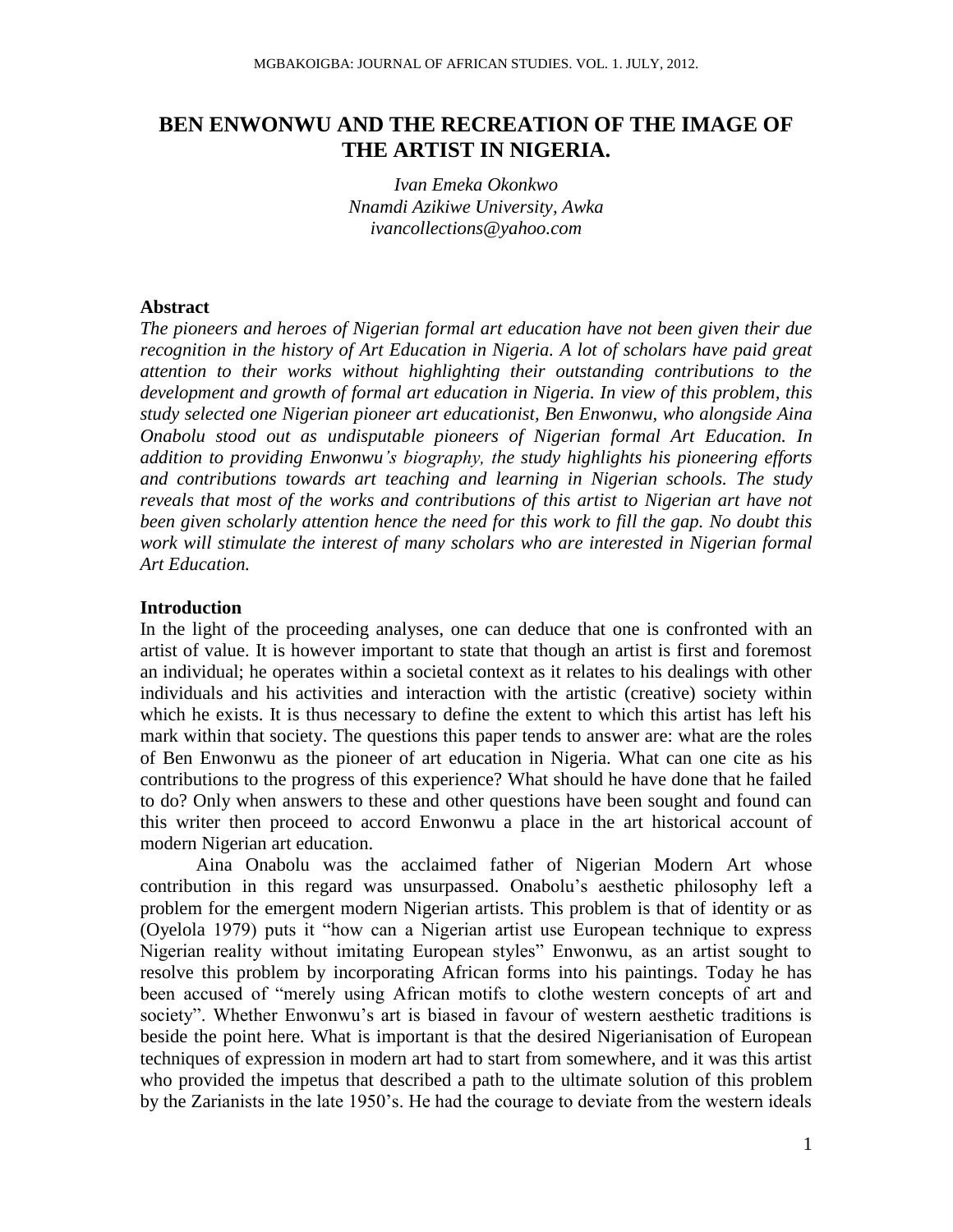which he imbibed so thoroughly that they are still discernible in his forms. And even if one agrees that his times favoured this deviation, one at least has to acknowledge what this courage meant at that time. In the history of world art, men with such courage have defined the course of art. Like the phenomenon of Onabolu"s appearance as the bridge between traditional and modern Nigerian art, Enwonwu"s actions helped to chart the course of this modern experience in Nigeria.

There is no doubt that within Enwonwu"s person, this problem of identity was not fully resolved. It seems as if the artist had been trapped within a duality of existence in such a way that he cannot settle down to adopt any particular mode of expression. By his dilemma however, he strikes a chord in his attempts to resolve this problem of identity. His dilemma was plain for all to see, thus it provided the generation of artists after him with a living example of that struggle for personal identity in creative expression. One can then say that Enwonwu"s struggle was an inspiration to later artists even if they perceived that inspiration by being dissatisfied with his efforts.

### **Recreation of the Image of the Artist in Nigeria**

Enwonwu recreated the image of the artist which in Nigeria of the 1940s to the 1960s was one of ridicule. According to (Oloidi 1986) at that period of modern Nigerian art history, there was a conception of fine art as "a subject or career meant only for "people of hands" whose brains were not meant for other theoretical subjects under the sciences and arts". His recognition by the colonial administration brought respect and dignity to the profession while Enwonwu"s own personality endeared him to many people who suddenly began to admire his art and art in general. Thus, in Enwonwu's persona, one sees a culmination of Onabolu"s gallant struggle to win recognition and respect for the contemporary Nigerian artist and for artworks in general. Enwonwu gave visibility to the visual arts through this recognition accorded him, and one must not forget that he would not have won that recognition were his art not worthy of notice. This does not imply that Enwonwu was isolated in his struggle for recognizing the creative arts since the equally commendable efforts of Aina Onabolu the pioneer, Akinola Lasekan, C.C. Ibeto and several other beneficiaries of Onabolu"s didactic efforts must be noted as well.

Enwonwu"s recognition by the colonial administration did create problems for him since it "helped to set him apart from the generality of the people" and it indirectly contributed to his inability to fairly resolve his problem of identity. When he became one of the elites, his art took on a more elitist appearance in terms of the themes he treated and in his relationship to society. The artist however showed recognition of this elitist bent, and he tried to combat it by creating works which reflect a concern with humanism. The degree of his success or failure in achieving this is debatable, but in the course of making this attempt, Enwonwu created a body of work which is of high aesthetic standard and which, today, have art historical value since they represent a stage in the resolution of the problem of identity in modern Nigerian art. Quite a few of these works display aesthetic excellence comparable to those of many European professional artists. Thus, Enwonwu has, by his creative efforts, expanded the language and visual imagery of contemporary Nigerian art and his aesthetic experiments have metaphorically created a foundation for the further advancement of this visual language. Happily, today, individual Nigerian artists are unanimous in pushing the boundaries of this language even further in their search for new forms of expression.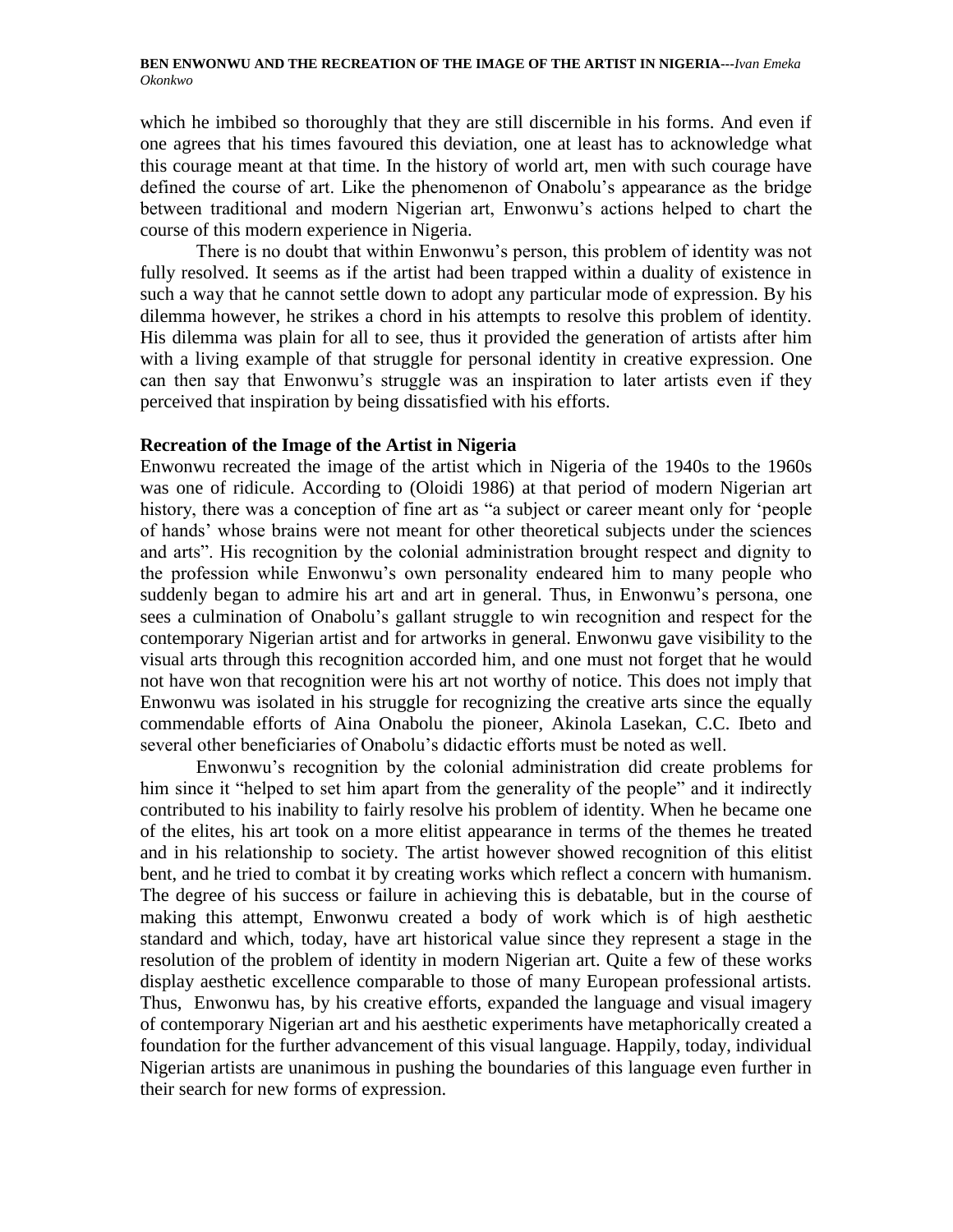Enwonwu"s art has helped to promote the image of the contemporary Nigerian artist abroad. For example, he is the only black artist who has had the privilege of having the Queen of England sit for him for a portrait bust (Plate 1).



Plate 1

The fact that in 1956, the Queen saw a black artist from one of her colonies as being capable of executing her portrait bust via personal sittings in Buckingham palace does mean a lot since it is a statement of how rapidly advanced modern Nigerian art had become as at that time. Enwonwu"s subsequent exhibitions in Europe and America helped to promote this new image of modern Nigerian art and to entrench it firmly in western minds as a force to be reckoned with. He thus imbued modern Nigerian art with a vitality which can be compared to the unquestionable vitality of Nigerian art in the precolonial traditional setting.

One of the most frequent criticisms of Enwonwu as an artist is his alienation from the search for a "theoretical basis for contemporary Nigerian art". The chief exponent of this criticism is Uche Okeke. In the light of Uche Okeke"s Zarianist activities in the 1950s, this criticism boils down to basic differences in the employment of traditional African imagery in modern Nigerian art. This criticism tends to disallow the influence of specific time periods and societal contexts on the creation and manipulation of images in the production of art. The time period of Ben Enwonwu was different from that of the Zarianists.

### **Enwonwu's art and the symbols**

Enwonwu's art was typical of his times both in his concepts of society and in his subsequent representation of that society. The colonial set-up at Enwonwu"s time was just beginning to wake up to the fact that the artistic movement started by Onabolu was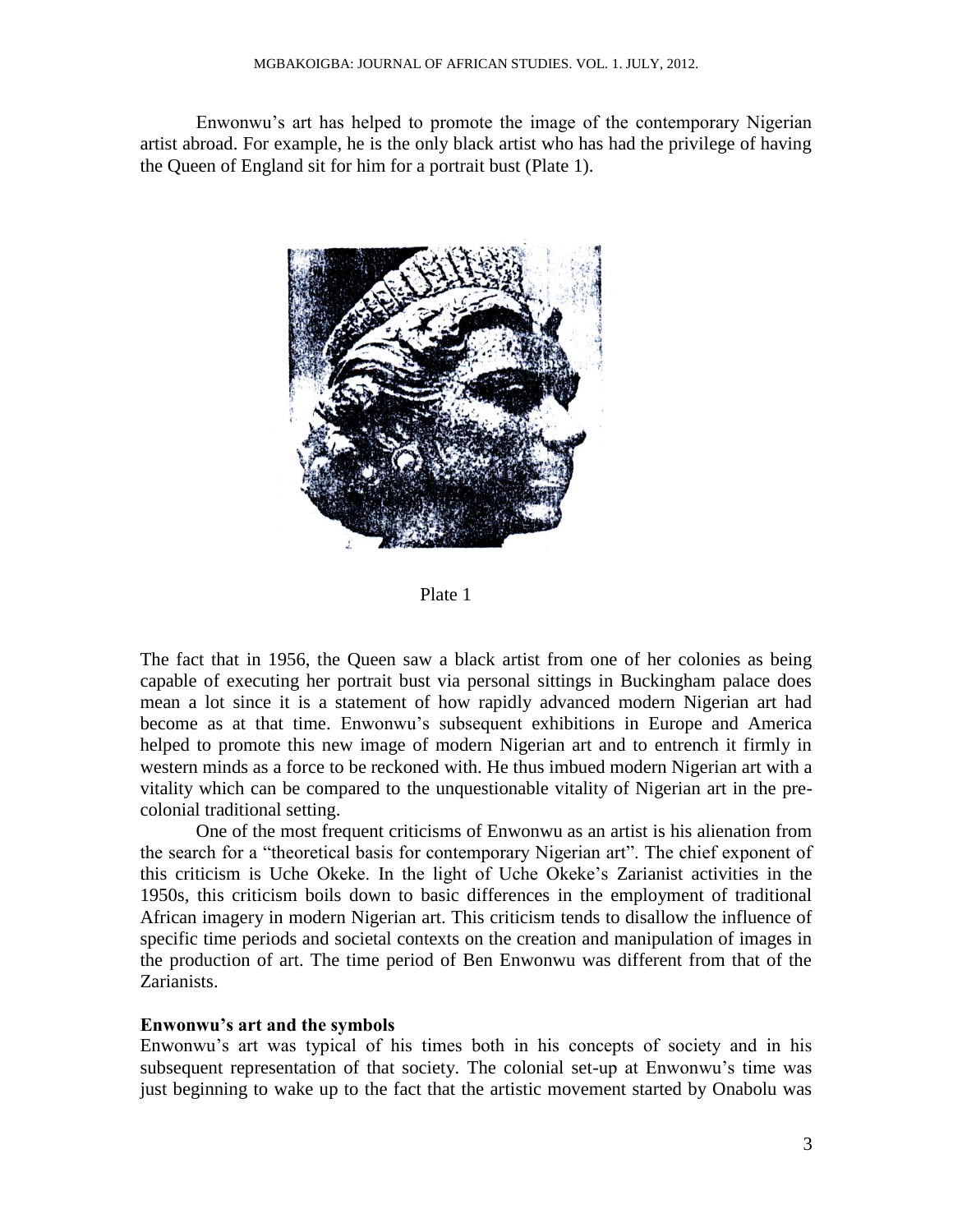becoming very visible. Enwonwu"s imagery were conceived as an affirmation of a black identity, and he sought through his art to make statements about the ability and viability of the black man who he felt should be treated as an equal by the colonial overlords. His choice of Negritude as a guiding philosophy may not have been compatible with the spirit of the 1960s when Nigeria gained independence but it was surely compatible with the spirit of his own times when the black communities had began to seriously initiate a struggle to achieve this independence. Then, Nigeria, and by extension, the black race, needed images which will be symbolic of their struggle. Such images can be depicted in two forms as image embodying the ideals of violence in struggle or as images employing the idea of peaceful, though not helpless, struggle. Enwonwu"s choice of "Negritude" and the symbolism inherent in the image of a woman – is, however, monumental. It is the symbolism of a woman whose femininity is a two edged weapon. Her adaptability and procreative ability are employed as symbols of the victory of the woman (representing Nigeria, Africa, and Blackness) over the transient dominance of man (representing colonialism). Thus, through these symbols, Enwonwu projects political idea of the direction to Nigeria's total independence from western powers. The symbolism even projects beyond the immediate goal of independence to embody projections of what to do with it once it is attained.

Enwonwu's art was thus in keeping with the nuances of his times. In his own way, the artist succeeds in freezing immediate realities and recording it in works which today reflect a humanist concern with the society that gave birth to them. One can then see Enwonwu's work as part of modern Nigerian arts' contribution to the appraisal and reorganization of society through the use of visual imagery. The criticism of Enwonwu"s stance in the search mentioned above must then consider the following notions if it is to be valid – Enwonwu"s times were typical of identity crisis; Enwonwu"s art reflected these crises in the duality of stylistic expression that characterizes his works; Enwonwu"s times were flamboyant, his art reflected this flamboyance in the unrestrained exuberance of this artist"s imagery. The themes explored by this artist also reflect the situation – themes of dance signifying a sample joy of living, theme of genre typifying the new political consciousness and the assertion of self in the struggle for independence and above all, Enwonwu"s recording of the immediate environment which today exist only in the minds of those who lived at that time since the rural nature of these environments have been redefined by Nigeria's modern experience. This essay has attempted to present an encompassing account of Ben Enwonwu"s art career and his person. I attempt to reveal Enwonwu"s personality through a conceptual analysis of his creative output. Before the study is brought to conclusion, I deem it necessary to reflect on Enwonwu in terms of his activities within the contemporary art scene in Nigeria today.

### **Biography of Ben Enwonwu**

Benedict Chuka "Archer" Enwonwu was born a twin on July 14, 1918 in Onitsha town in what is today known as Anambra State. His father, Odigwe Emeka Ojimba Enwonwu Omenka was a traditional sculptor and dancer who earlier worked with the Royal Niger Company as a "boat engineer". His father died in 1921 when Enwonwu was three years old. His mother Odoje was a well-to-do trader in clothes who Enwonwu barely knew owing to the itinerant nature of her profession. His father was a descendant of Aroli, an Obi of Onitsha; the word, Omenka, prefixed to his name, is an Igbo word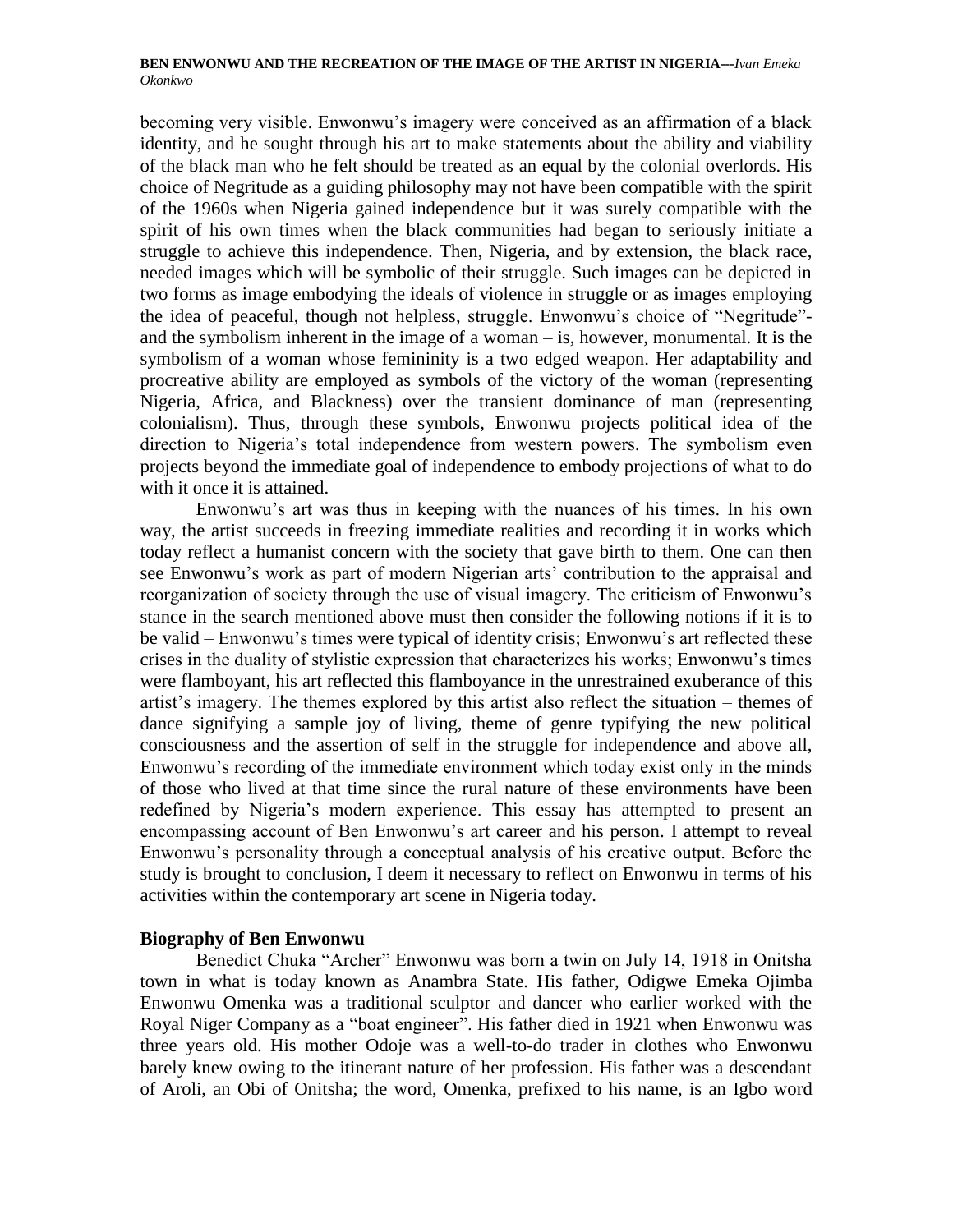which literally means 'great artist' and it is more of title conferred on an individual in recognition of his special skills as an artist (Anizoba 1987).

Ben Enwonwu thus descends from a lineage of art inclined people. His early inclination to drawing can be seen, however, as completely natural response, since his elder brother maintains that Ben was too young to have been influenced by the artistic activities of their father. The creative products of his father which consisted of Ozo title staffs, traditional stools and traditional carved doors, were Enwonwu"s first contact with an art tradition. Enwonwu exhibited an aptitude for drawing at a very early age and his initial efforts at representation were drawings he made on sand (Anizoba 1987).

Enwonwu"s formal education began in 1926 at Saint Joseph"s Elementary School, Onitsha where he spent two years (1926-1928). He went through four other primary schools in Umuahia and Port-Harcourt before rounding off his elementary education at Saint Mary"s Primary School, Onitsha in 1931. The spate of transfers which characterized his primary education was necessary because, his mother was always on the move, and he thus had to live with many of his older ones, who resided in the above mentioned towns. In all these primary schools, his aptitude for drawing was recognized and encouraged by his teachers. At home, this aptitude for drawing was not met with enthusiasm by his mother and other members of his family. Enwonwu"s preoccupation with drawing seems to have met with serious opposition at home since he says he was "hated" because of it. In order to understand this opposition, one must take note of the fact that modern Nigerian art was still boasting of only its pioneer and chief protagonist, Aina Onabolu. Modern Nigerian art was still largely in the throes of implantation, while intending artists and art inclined individual were regarded as oddities. This is understandable for even from the 1940s to the 1960s, there was that misconception of fine art as "a subject or career meant only for "people" of hands" whose brains were not suited to other purely theoretical subjects under the sciences and the other arts" (Guardian Newspaper 1985 p.35).

In 1933, Enwonwu gained admission into Government College, Ibadan from where he proceeded to Government College Umuahia in 1934. There he studied till 1938. It was at Ibadan that he met and studied under Kenneth Crosswaithe Murray who was to be the single decisive influence on Enwonwu"s choice of art as a career. Murray was then trying to introduce art to Nigeria"s secondary schools and Enwonwu was one of the five pupils selected by Murray as his pioneer art students. When Murray moved to Umuahia to establish art teaching at the Government College, Umuahia, he took his pioneer students with him. Under Murray, Enwonwu and his classmates were taught the rudiments of drawing and painting without the imposition of European conventions of art on them. They were also taught sculpture (Frank 1971).

In July 1937, Murray exhibited the works of his five students at the Zwemmer Gallery in London. Enwonwu was nineteen years old by this time and this exhibition became his first outing as an artist. Although he was not yet a professional, the exhibition at least earned him some recognition (Marshal 1980).

Enwonwu completed his secondary education in 1938 and secured appointment as an art teacher for some time. In that same 1938, he took part in the Glasgow Empire exhibition. In 1939 he was awarded the IBM bronze medal and prize money for a work that is now in the IBM art collection at San Francisco, U.S.A. In 1944, he was awarded a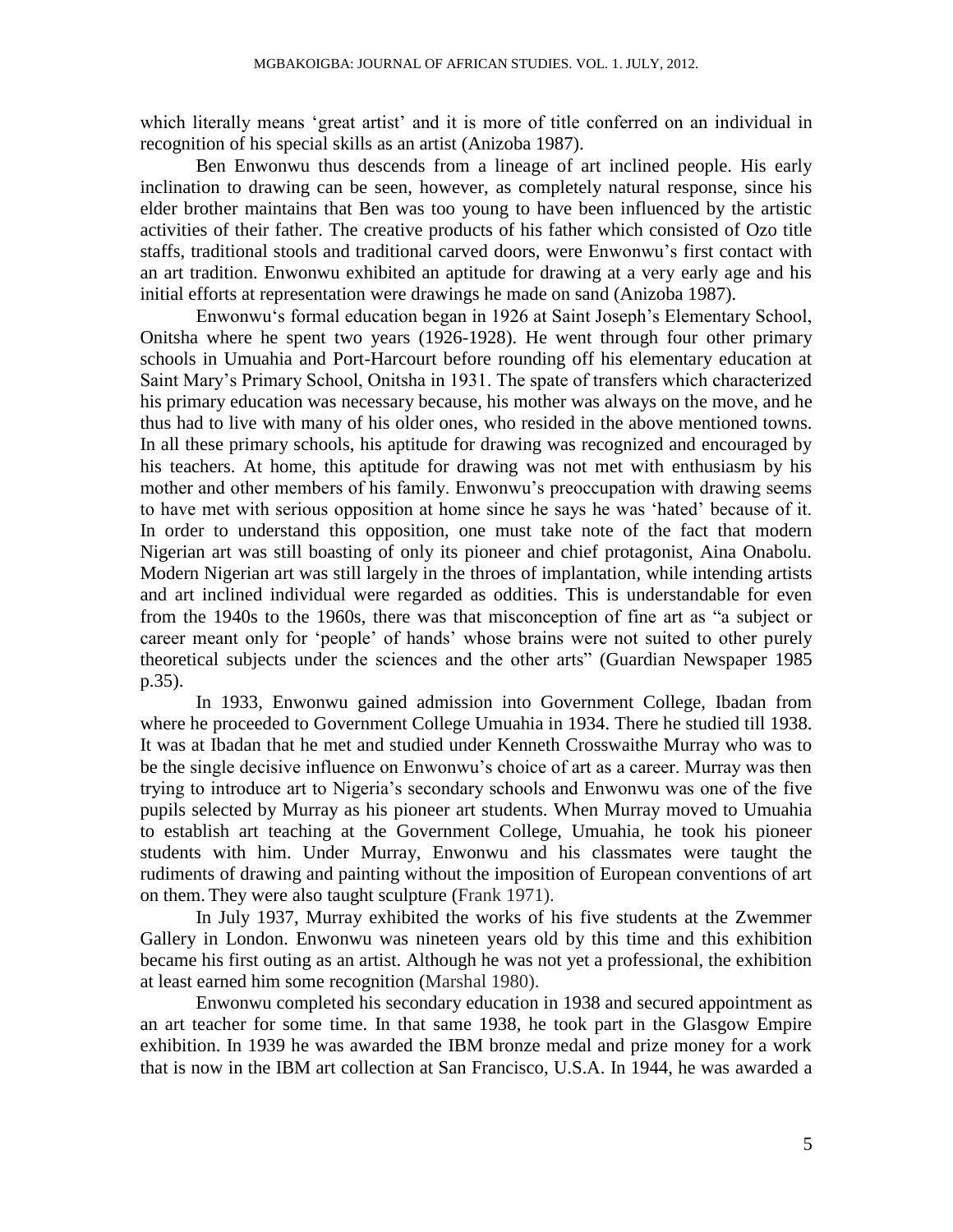shell scholarship to study art in the United Kingdom and later in 1944, he travelled to England for formal training in art (Oloidi 1986).

In England, Enwonwu studied art in the Goldsmith College (1944), art and anthropology in the Ruskin College (1944-1946) and art in the Slade College of Art (1946-1948) all in England. His education at this period was based on formal European academic art principles of naturalism and his training centered more on drawing and painting from life with intense studies in anatomy and European art history. The art of African peoples had no place in his curriculum. African art was not even acknowledged as a valid existing art form in spite of the avowed changes being wrought by African art forms on the European art scene (Oyelola 1980).

The twentieth century was being rocked by great formalistic experiments in all facets of European art. Enwonwu was quite obviously exposed in no small measure to the results of these experiments. He moved around Europe for some time, observing and absorbing the styles and manners of European artists. The influences he absorbed during this period was later manifested in some of his own works. By this time, he was experimenting with the manipulation and extension of his academic technique/forms and also in the translation into and use of these techniques in the realization of African forms. This period in his career could be said to be concerned with the process of and struggle for mastery over his medium. It was also the time when nationalistic and emotional reactions to the status of *blackism* and the Black Status were being fermented in him. He was thus solving the problems of professionalism (technical mastery) and identity formation, and it was also during this period that he came into contact with the Negritude philosophy which was to constitute the ideological base for his creative endeavours (Kojo 1986).

Enwonwu had several art exhibitions between 1946 and 1950 notably at the Museum of Modern Art, Paris in 1946, and at the Bekerly Galleries, England in 1947. He also had a one-man show at the Howard University Gallery of Art in Washington D.C. and also exhibited at the Gallery Appolinare in New York that same 1950. By this time, he was already establishing a professional base, and he was becoming more famous in Europe and America (Beier 1960).

In 1947, he returned to Nigeria to take up the post of Art Adviser to the then colonial Nigerian Government. His post had rather undefined duties and the attendant freedom enjoyed by Enwonwu allowed him to draw his salary, live and work in relative comfort. Between 1968 and 1971, he served as cultural adviser to the Federal Government of Nigeria and he was also associated with the Nigeria High Commission in London. The period 1968-1971 was the period of the Nigeria-Biafra civil war. Thus while in London, he used his art to preach the position of the Gowon administration as regards the conflict with the secessionist state of Biafra. Earlier in 1960 as the art and cultural adviser to the Federal Government, he had led the Nigerian contingent to the first World Negro Arts Festival in Dakar, Senegal. He was also a special consultant to the Federal Government when Nigeria hosted the second World Black Festival of Arts and Culture (FESTAC) in 1977 (Trowel 1978).

In 1971, Enwonwu became a visiting artist to the institute of African studies, Howard University, Washington D.C. Later in the same 1971 he became a visiting professor to the University of lfe in Nigeria where he stayed until 1975. It was at Ife that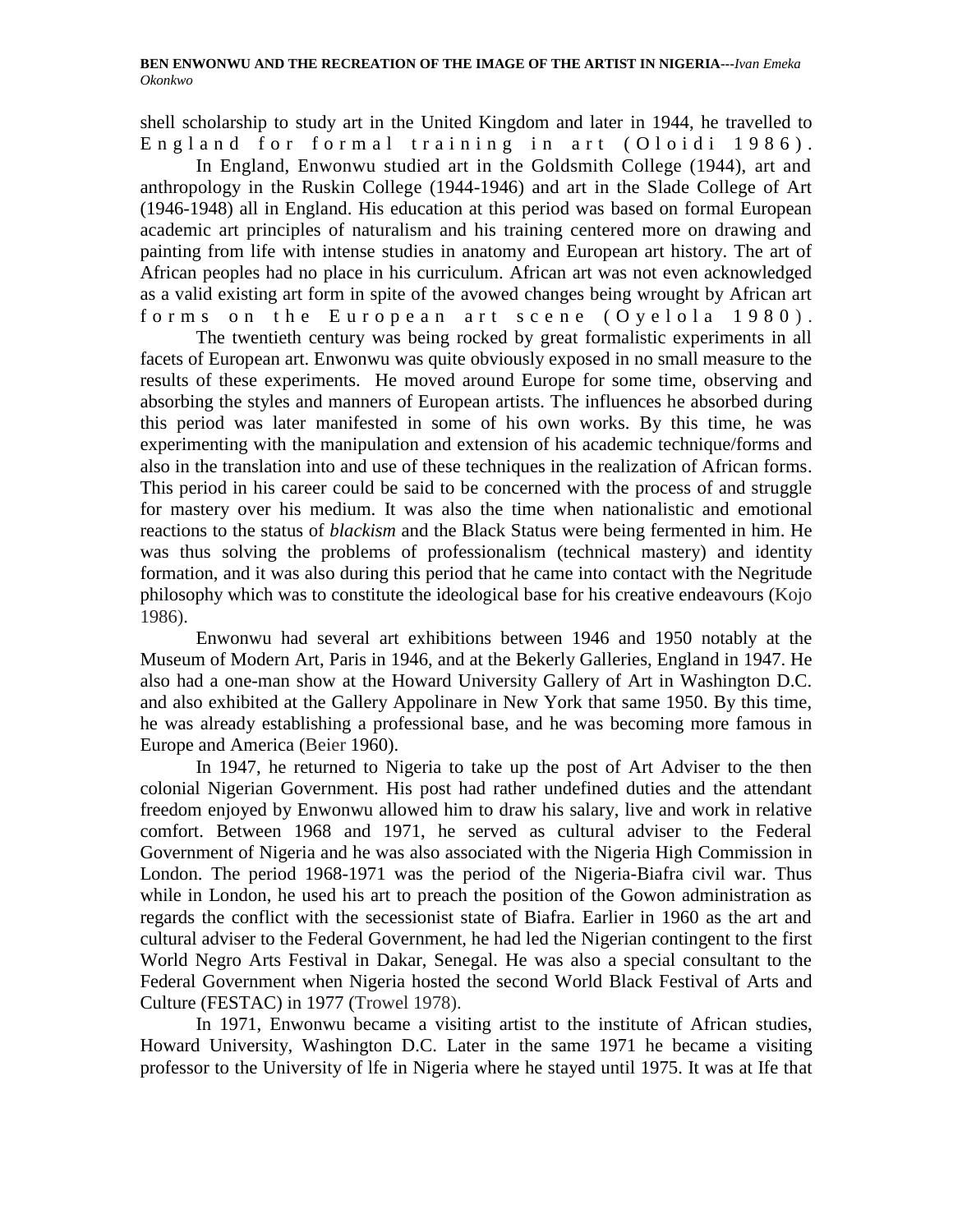he painted most of the "Dance" series of works which represent his most typical approach to painting in terms of composition, use of motifs and colour work.

Enwonwu belongs to many cultural organizations, and he holds many awards and titles among which are, Royal Artist (Member Royal Society of British Artists), the Nigerian National Award of Merit, several honourary degrees and the traditional titles of Nze na Ozo and Odigwe Omenka. Thrice married with children, the artist divides his time between his Ikoyi, Lagos residence and London (Anizoba 1987).

# **Enwonwu's Works**

Enwonwu's most recent exhibition was in Lagos on October  $20<sup>th</sup>$ , 1987. This exhibition constitutes a paradox, since one would expect that by 1987, some two decades after Enwonwu"s peak period, he would have gone a long way to resolving the identity problem which beset his expression with echoes of two conflicting cultures. The paradox is that, if anything, the conflict of styles, the duality ever present in Enwonwu"s expression has taken on an added dimension of violence. Enwonwu"s themes did not really change except that he started experimenting with pushing his prominently curvilinear forms to the point of pure abstraction as evident in Fulani Form (plate 2) and in his rather dubious romance with totally abstract sculptural forms (plate 3). In his academic style, the themes still remain the same – portraits and the representation of immediate environmental realities such as land-scapes.



Plate 2

The added dimension taken on by this artist"s works was one of intense violence. The artist seemed to be more violently attacking these subjects in a manner which hinted at frustration with his inability to break himself loose from the confines of the limitations imposed on him by the constancy of his artistic themes. When Enwonwu sought to resolve this crisis in his works, his realization of the futility of his actions created despair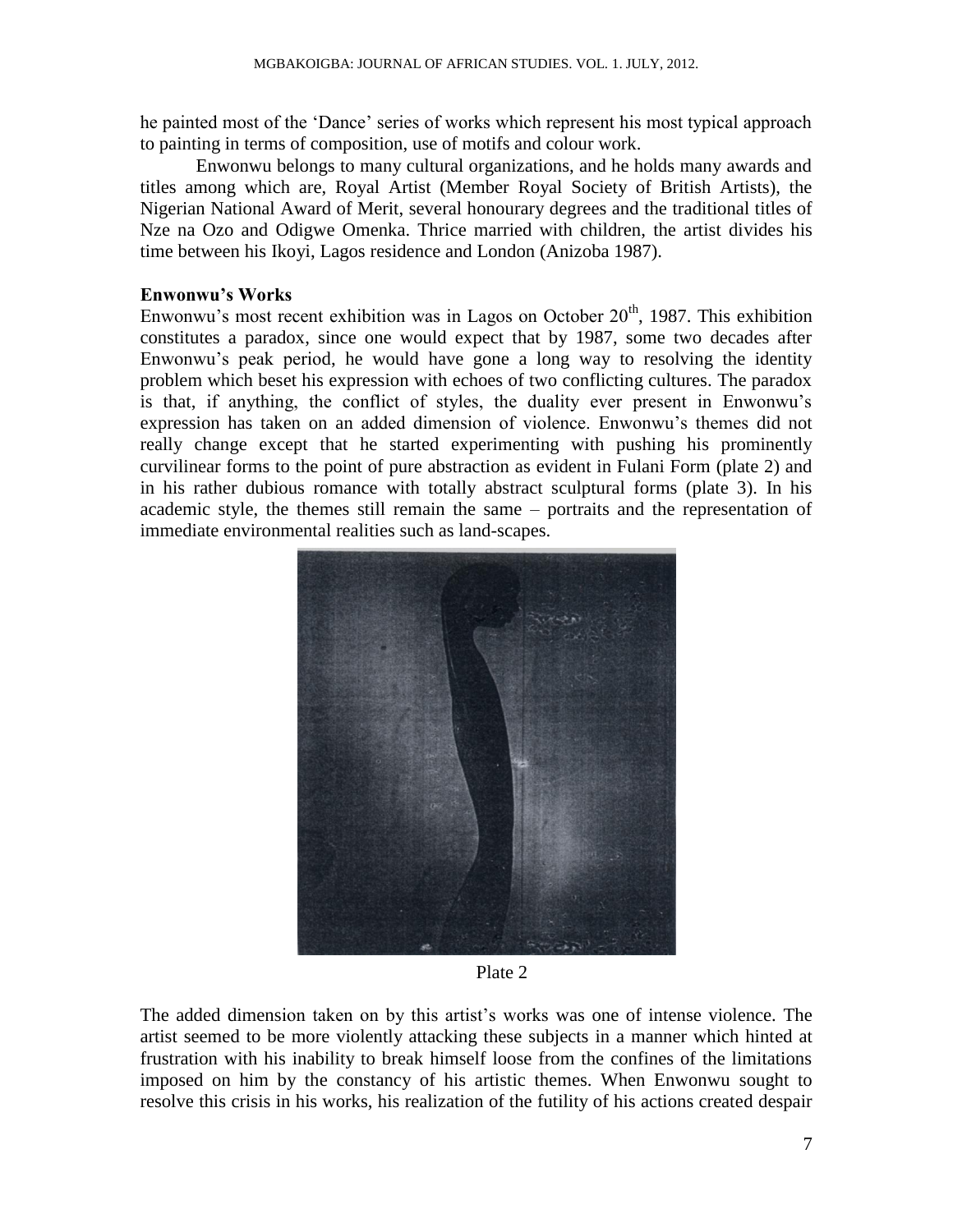which bursts out in violence in terms of paint application and brushwork in painting and in his sculpture, increased exaggerations of forms. The violent brushwork mentioned above is discernible in an unfinished portrait that was produced by Enwownu (plate 4). Paintwork in this portrait is quite evident and though the colours blend and exhibit an analogous harmony, violence is expressed in the speed execution and in Enwonwu"s very act of painting this portrait – he was stabbing at the canvas with his brushes.



Plate 3

Another work that reflects this theme of violent action is a triptych which appeared in Enwonwu"s October 1987 exhibition (plate 5). In this work, the idea of intense action is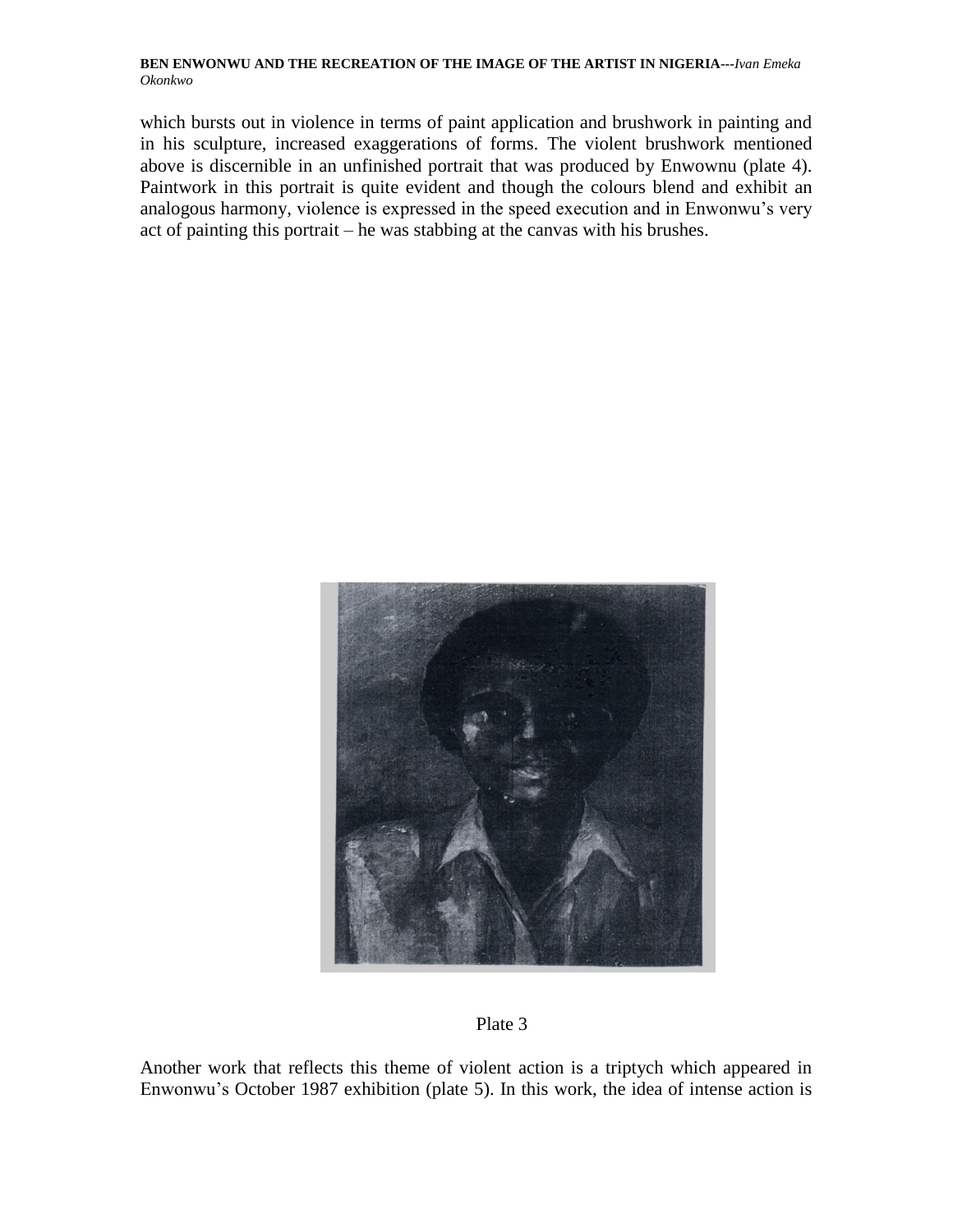captured through the strength of the surift unhesitant lines bunched together all over the picture surface. The painting has an immediacy that reminds one of the works of Wihelm de Koonig both in the violence of line and emergent nature of the forms in the finished work. Although the painting treats an old theme of dance, the subtle colour play and devotion to painterly detail which characterize the earlier expressions of this theme are absent in the latter work. The lines in this work have assumed a graphic quality.



**Plate 4**



**Plate 5**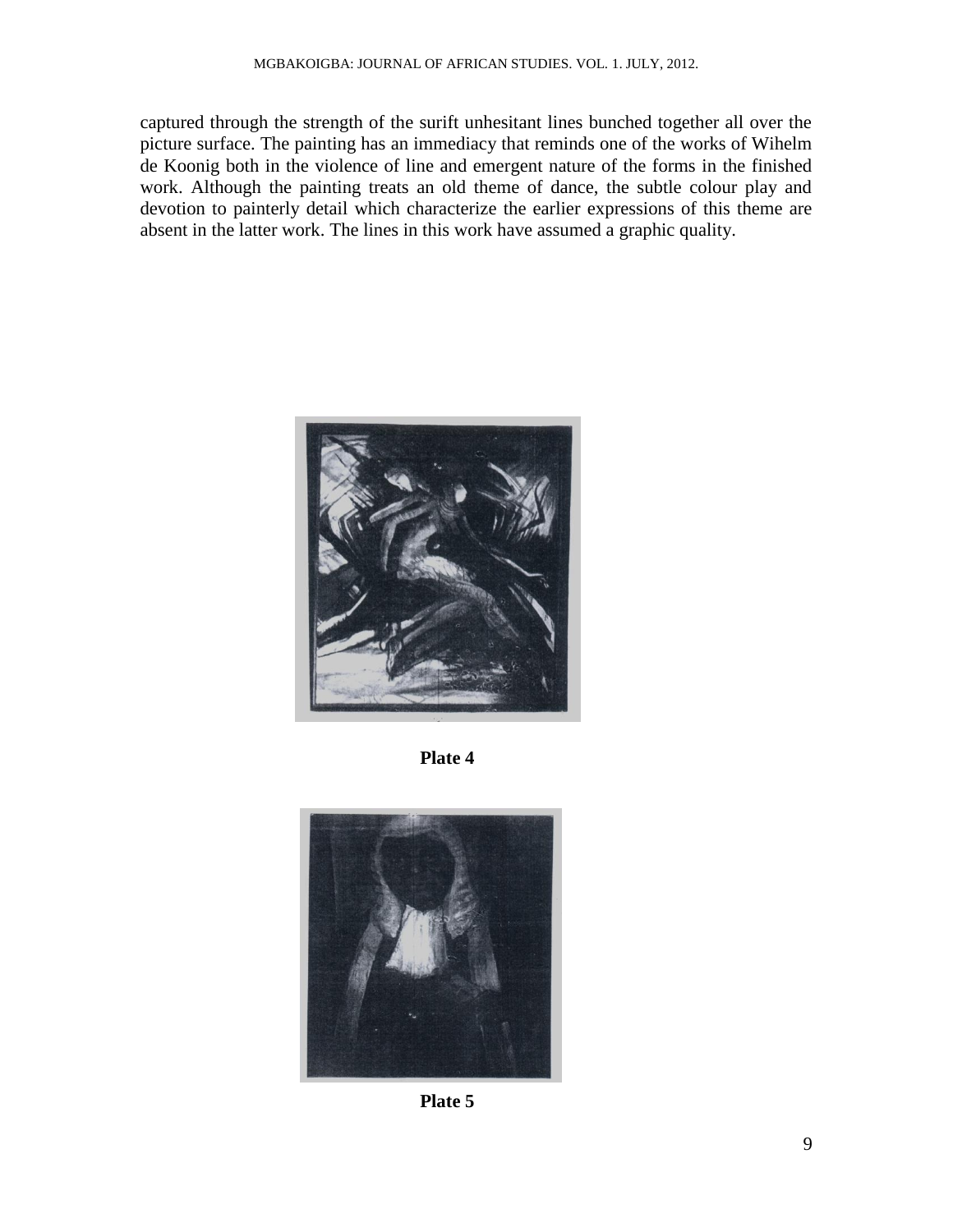The examples shown above indicate that Enwonwu is not at a stylistic dead end. Although he has not changed his old themes or even his philosophy of art, his violent expression started to threaten the stability of that theme, and the artist seemed to have started to shyly make fresh thrust in new creative directions. This new attitude may be a conscious reaction to the knowledge that it is time for him to move on, to change and to loosen his perception of art and the world. In any case, it is definitely a sign of artistic maturity.

In Enwonwu's art, woman or the female figure began to assume new qualities. He now tended to abandon his idealistic image of woman and to stress the sexual rather than the spiritual qualities of the female form. This inclination to sensuousness finds concrete representation in "Torso of Womanhood" (Plate 6), and in "Girl Undressing" (Plate 7). It will be interesting to know to what level this artist pushed these evident inclinations to the material seasons as opposed to the spiritually graceful aspects of corm in his subsequent works.

Enwonwu was even more withdrawn from contemporary Nigerian art scene. He still contributed his quota to this experience as evidenced by his last exhibition. Paradoxically, it is this exhibition that graphically portrayed how alienated this artist became from the contemporary social situation. The themes of the works exhibited still remained Enwonwu"s nostalgic memories of past times and this is an indication that the artist was out of tune with the immediate social reality.



Plate 6

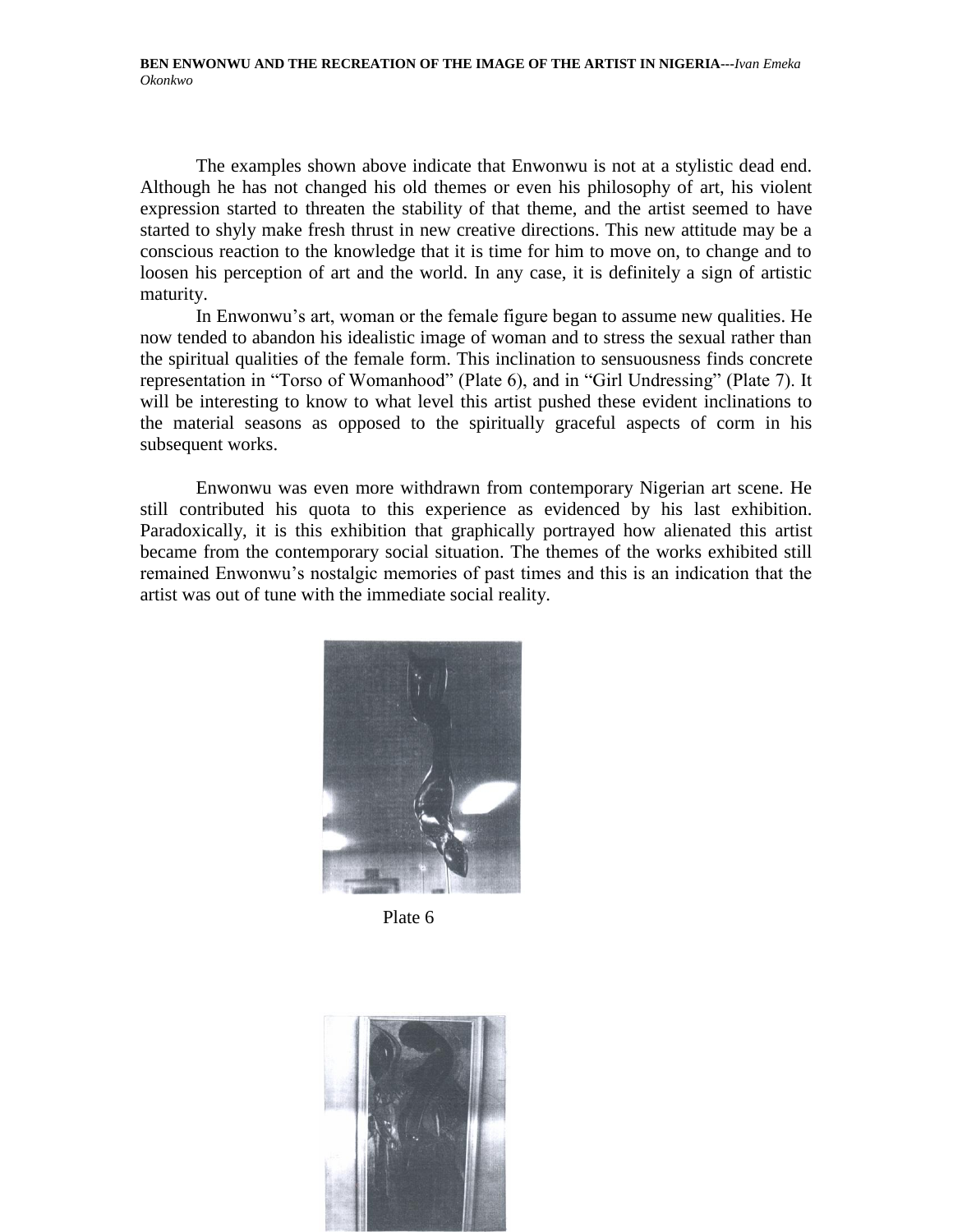# **Plate 7**

### **Conclusion**

From the above discussion, one can deduce that Enwonwu has been relevant to the modern art experience in Nigeria. His relevance was here measured by his achievements and by the main criticisms of his person and his art. The discussion of these criticism shows that the artist consciously tried to extend the scope of modern Nigerian art at the height of his own career. Enwonwu"s placement in the modern Nigerian art education history is thus second only to that of Aina Onabolu.